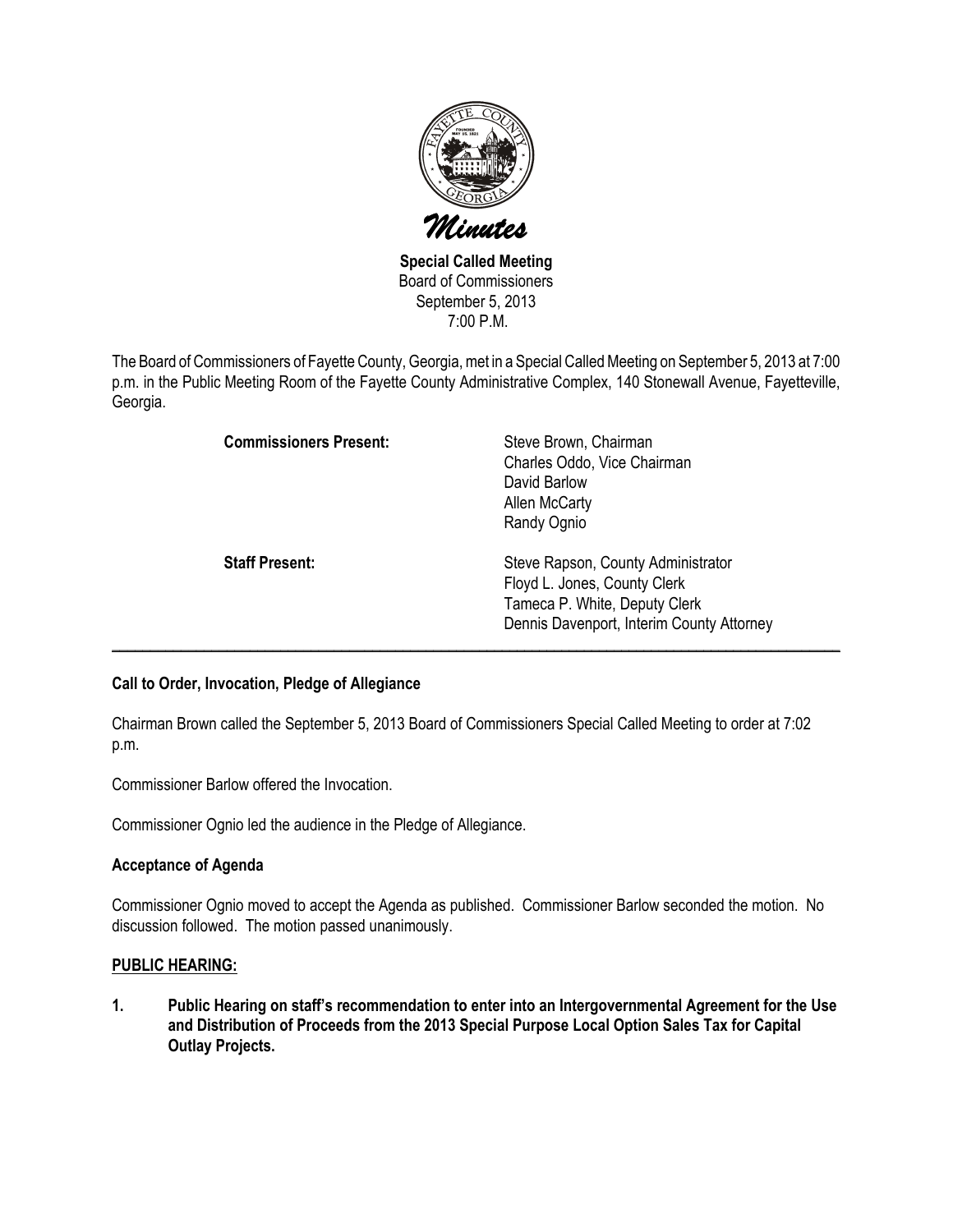County Administrator Steve Rapson told the Board that the proposed Intergovernmental Agreement determines the process of how funds are allocated between Fayette County and its municipalities. He said the majority of the municipalities have approved the Intergovernmental Agreement, with Peachtree City being the only remaining municipality to approve the agreement. He told the Board that once the agreement is signed, then Peachtree City will need to sign it before the SPLOST process could move forward.

No one spoke in favor of or in opposition to this request.

Commissioner Oddo moved to accept the item as listed, to enter into an Intergovernmental Agreement for the Use and Distribution of Proceeds from the 2013 Special Purpose Local Option Sales Tax for Capital Outlay Projects. Commissioner Ognio seconded the motion. No discussion followed. The motion passed unanimously. Copies of the request and Intergovernmental Agreement, identified as "Attachment 1", follow these minutes and are made an official part hereof.

### 2. Public Hearing of Resolution 2013-18 calling for the imposition of a Special Purpose Local Option Sales Tax within the Special District Encompassing Fayette County, to promote public health, safety and welfare, and for other purposes.

Chairman Brown mentioned that for both Agenda items that there was documentation that was put on the dais, and he mentioned that the information was late being put onto the website. He told everyone that anyone who wanted copies of the material could obtain it from the County Clerk. He said for the first agenda item that the Board had a copy of the Intergovernmental Agreement and its accompanying Agenda Request Form. He added that for the second Agenda item, the Board was provided with an Agenda Request Form as well as several lists from the municipalities listing each and all their projects.

Chairman Brown pointed out that Peachtree City communicated that they may have to come back and add a project or they may have to remove a project and replace it with another project. He said the city is working on issues related to Highway 54 West, and they think those issues may be of more importance than some of the projects they currently have on the list. He acknowledged that there may be a chance that the County would have to revisit this information in the event Peachtree City brings something back. He said the timeframe for this initiative is limited since information needs to be provided to the State of Georgia by a set time. He further mentioned that the cities have verified the lists that the Board would vote on.

Chairman Brown gave a brief synopsis of how the county arrived at the position of considering a SPLOST by providing a PowerPoint presentation before he opened the floor for public comments. A copy of the PowerPoint presentation, identified as "Attachment 2", follows these minutes and is made an official part hereof.

Dennis Chase: Mr. Chase read the following statement into the record:

I've been coming to this podium since 1994, commenting on a variety of project proposals. Each time, I evaluated both the plan, visited the site, provided Commissioner comments or recommendations to protect or reduce environmental impacts. Sometimes the results are positive, other times not so much. For the last three and a half years, I've been trying to obtain such a plan from Fayette County that supports these 181 projects; no such plan exists. Since I cannot evaluate the impacts, I cannot support voting for a SPLOST to pay for this list. I do not pay for anything with a blank check, and I believe that is what you will be asking the taxpayers to do come November. Also, I object to raising more taxes than you need to pay for the proposed list. The extra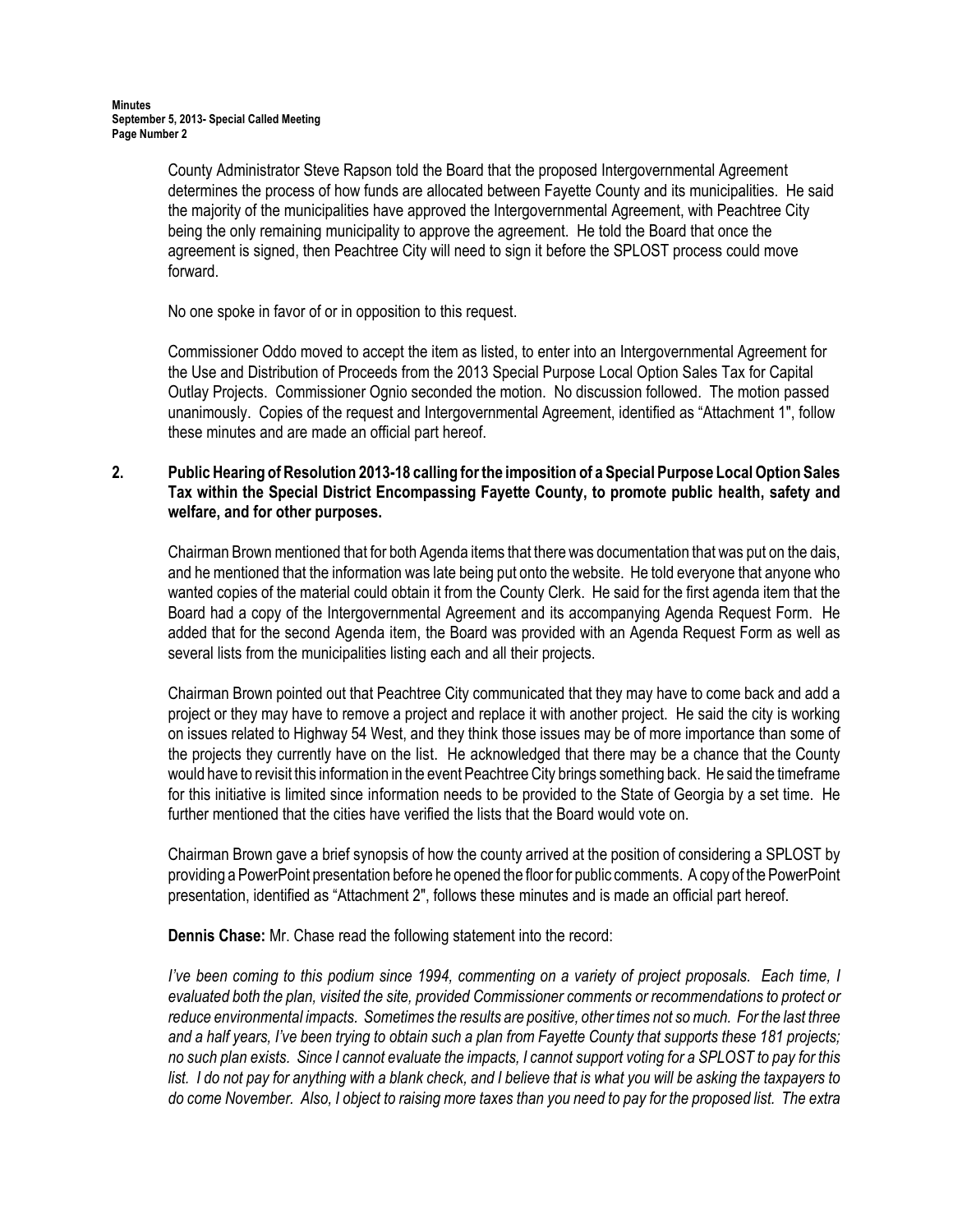five million dollars given to the cities should be considered an insult. This looks very much like purchasing support from the cities, and might even look like buying votes. Managers of the cities, and especially their voters, know well how to manage their affairs without our help. Beware of free money; it isn't always free. If there was ever a time for a city to turn down a gift, this is it. I would vote no just on fact, aspect, this proposal alone. Thank you.

No one else spoke in favor of or in opposition to this request.

Commissioner Oddo moved to accept Agenda Item 2, adoption of Resolution 2013-18 calling for the imposition of a Special Purpose Local Option Sales Tax within the Special District Encompassing Fayette County, to promote public health, safety and welfare, and for other purposes. Commissioner Ognio seconded the motion.

Commissioner Oddo said he appreciated the comments Mr. Chase made, and he wanted everyone to know that taxes are the last thing he wants to impose on people. He explained that he had been involved with this issue since February 2013, and that this issue really was a gauntlet. He told the Board that any direction the Board takes with the issue, it is being beaten with "sticks and stones and arrows." He suggested that this option seemed to be the best way with the least resistance for the Board to "come through on the other side and get the County where it has to be, so we can go forward and maintain it." He liked the idea that the SPLOST would last only two years, and that there is specificity on what could be fixed. He mentioned that SPLOST proceeds would not fund any unlisted project on the proposed Core Infrastructure SPLOST project list, and that was the only way he could come to accept the SPLOST option. He emphasized that he was thrilled that SPLOST would end quickly, and he closed his comments saying it is not what he likes but it is the best of the bad options that the Board has to work with.

Commissioner McCarty thought everyone was against tax, and he said that he has been against previous SPLOST initiatives based on his experience with SPLOSTs. He explained that a past SPLOST went for a vote, was approved, but was a very deceptive SPLOST since that people really did not know what was included in its projects. He told everyone that this SPLOST was intended to replace and fix something that did not get done previously. He reminded everyone that money is needed to work on projects, that the County has an infrastructure that is broken or in the process of breaking, and that it has maintenance needs that have not been addressed in years. Commissioner McCarty suggested that previous Boards did not spend money on these issues so that they could make budgets look better, but that the result was that work did not get done. He suggested that there are some ways to get money: 1) The Board could increase property tax, but that he was totally against raising property taxes; 2) Sell bonds but pay interest on the bonds. Commissioner McCarty stated that this short-term SPLOST would fix projects while leaving a little extra money for the projects that the County does not necessarily see occurring at the moment. He suggested that this SPLOST initiative would also allow for anyone who comes into Fayette County and spends money to help pay costs. Commissioner McCarty stated that without the elements that he discussed, he would be against every SPLOST, but he acknowledged that the County has needs that must be fixed and that the County needs to be efficient in the way it addresses those needs. He pointed out that the idea of having a SPLOST came from the public meetings that were held and from a "goodly percentage of those who came to the meetings who suggested that we do as a way of taking care of the problem that we have." Commissioner McCarty briefly spoke about other areas in the metropolitan Atlanta area and the nation that are facing similar situations that Fayette County is facing, and he emphasized his belief that this SPLOST was the most efficient and cost-effective way of doing things that fix the problems without going up on taxes.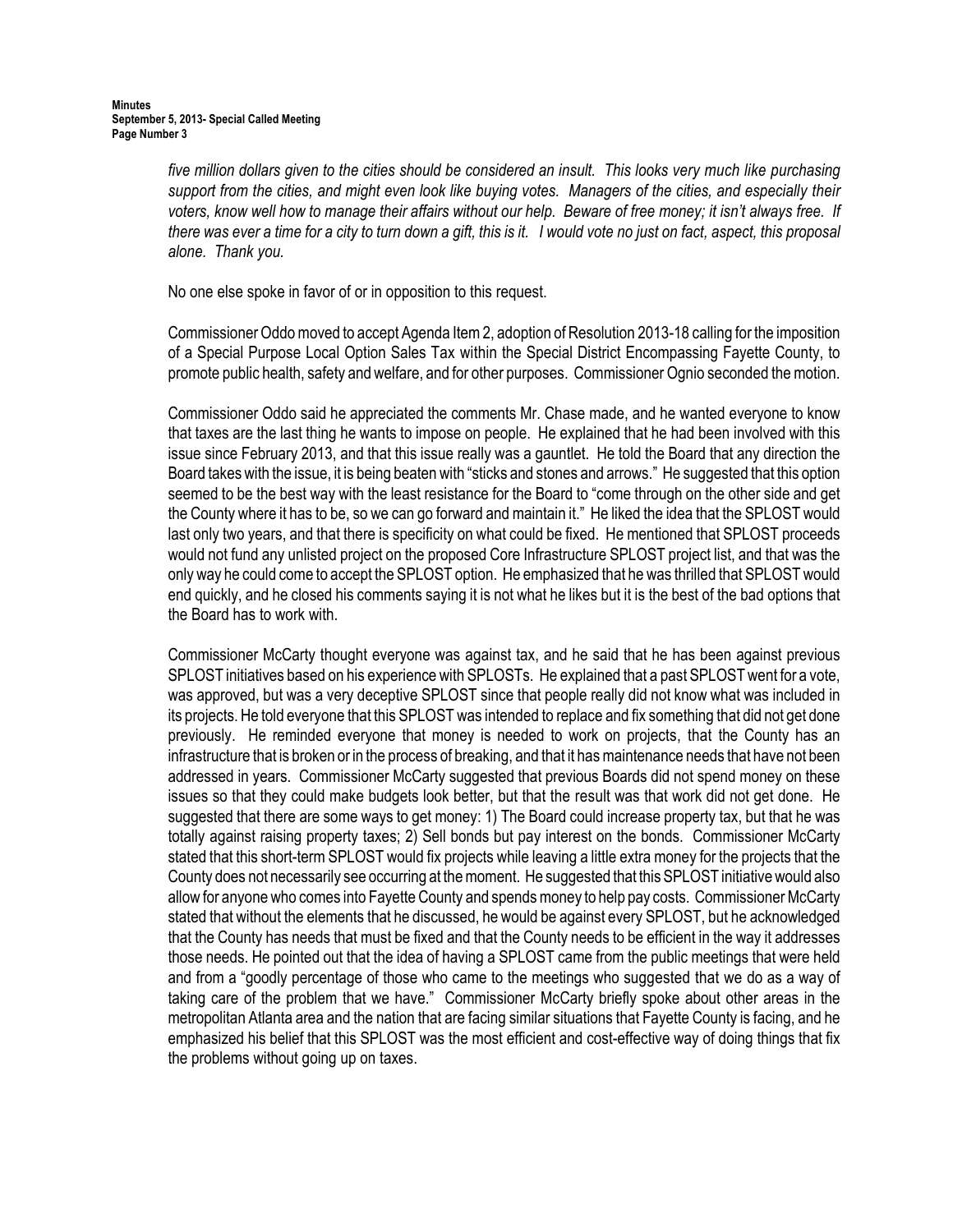Commissioner Ognio suggested that if the County continued to work off of the stormwater fees that are already implemented, then it would have to greatly increase the stormwater fees to fund all the projects, and that the Board did not want to see that happen. He stated that the SPLOST was "the best of all worlds" for the citizens since the people from other counties who shop in Fayette County will help pay for the projects. He thought this was the best option available for addressing these issues.

Commissioner Barlow said he spent a good bit of time in the Environmental Compliance Department, that he spent time with Environmental Programs Engineer Bryan Keller, and that he thought people have lost sight of the fact that the County had a department that was woefully understaffed and that was given a task that was not going to get accomplished with the staff that it had. He told everyone that he was in the meetings when Environmental Compliance Director Vanessa Birrell approached the Board of Commissioners about getting \$30,000 to do an advertising campaign, that Mrs. Birrell came to the Board a second time to the Board asking for \$6,000 to do an advertising campaign so that the public would not be left "high and dry when they got the stormwater utility bill," but she was denied the funding both times. He said he has observed a lot of things over the past two and a half years, and he personally thanked County Administrator Steve Rapson. He also thanked Mr. Keller, said he knew what Mr. Keller had done for the County and how many "boot marks you left in the dirt out there as you've walked the County, and you've looked at these things, and you did your dead-level best to accomplish what we need to have accomplished. And it may not rise to the level that satisfies a Mr. Dennis Chase, but it rises to a rather high level in my opinion. And I hold you in high esteem for your capability and for the task that you've achieved." Commissioner Barlow stated that the Board would do the best it could, and that was all anyone could ever ask.

Chairman Brown said he thought everyone agreed with Mr. Chase that there needs to be a Master Drainage Plan, and that the County was working toward getting that plan. He rhetorically asked if the County could wait for a couple of years for a plan to be created when there are parts of the system that are failing right now. Concerning Mr. Chase's comments about a "blank check," Chairman Brown suggested that anyone could go to the County Clerk and obtain a list of all the projects and they could determine where the funds were going. Chairman Brown replied to Mr. Chase's comments on "buying the cities' votes," by saying the Board made a commitment to fund only stormwater projects since there are known needs such as dams that are below standard and collapsing culverts. He said the County had an estimate on how much it would cost to address the stormwater projects, and the Board thought that a two-year SPLOST would come very close to paying for those projects based on the projections of what could be collected. Chairman Brown explained that as the County starting doing its analysis by going to Jacobson Engineering and other firm, that it realized it would have more money than it would have projects. He told everyone that the immediate thought was to fund other needs such as road projects or repairing a roof at a fire station, but that the Board returned to its promise that it would fund only stormwater projects. He said the Board did not want it to look like it was going to "throw you a promise and then right at the last minute we're going to pull the rug out from under you and we're going to put something other than stormwater projects on here." He told everyone that the County went to the cities that had projects that they could not put on their project list because there would not be enough money in the SPLOST, and the County gave them the ability to add some more projects. Chairman Brown reported that the cities were extremely happy about the County's initiative, and the County was happy since everyone seems happy. Chairman Brown suggested that there needed to be some additional perspective, and he reported that the total annual stormwater fee collections for the entire year might pay for only one of the County's major projects; for instance, breaching a dam. He understood that there may disagreements on fifteen or twenty of the projects out of the 181 projects on the list, but he pointed out that there are forty projects on the list that a lot of people are saying need to be fixed. He emphasized that currently the County might only be able to pay for one of the projects using the current total annual collection of stormwater fees. He continued to emphasize that the County has to start somewhere, that it needs to start on an even playing field, and that the fees need to accumulate so that the County can begin doing maintenance and planning for future years. He stated that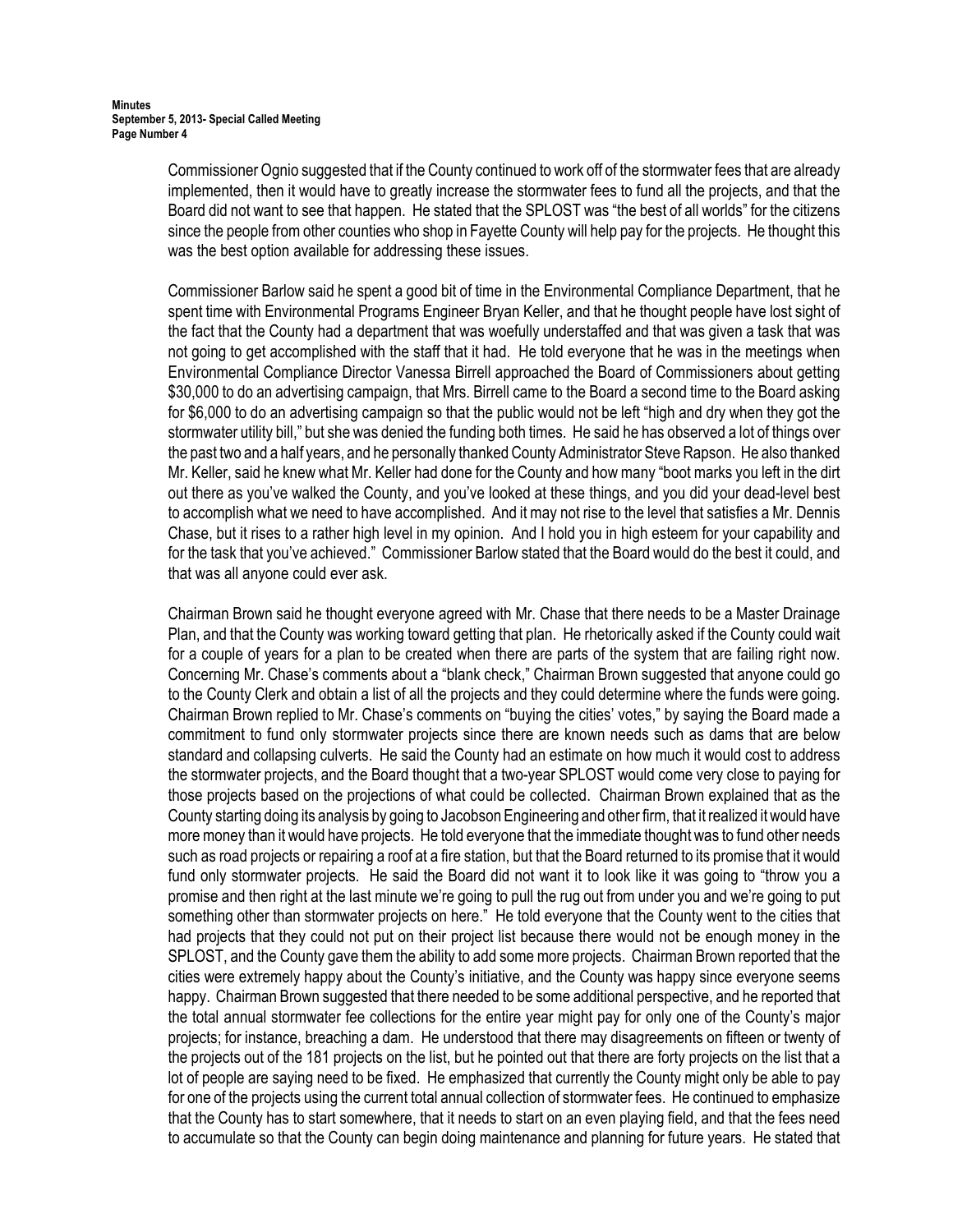he was surprised to see so many people during the Stormwater Town Hall Meetings saying "I like the idea, that's a good idea." He added that some of the people who were the biggest critics, who came to the Stormwater Town Hall Meeting, were asked by various Commissioners if they would support a SPLOST, and that all of them replied that they would support the SPLOST. Chairman Brown agreed that there are no perfect solutions, but that this solution was quite good. He mentioned that the SPLOST would last for only two years, and he added that the Board has committed to not charge the stormwater fees for the next four consecutive years if SPLOST passes; so that the burden would not be doubled on the citizens.

The motion to accept Agenda Item 2, adoption of Resolution 2013-18 calling for the imposition of a Special Purpose Local Option Sales Tax within the Special District Encompassing Fayette County, to promote public health, safety and welfare, and for other purposes passed unanimously. Copies of the request and Resolution 2013-18, identified as "Attachment 3", follow these minutes and are made an official part hereof.

# ADMINISTRATOR'S REPORTS:

No Administrator's Report was given.

### ATTORNEY'S REPORTS:

Threatened Litigation: Interim County Attorney Dennis Davenport informed the Board that he had one item for Executive Session concerning threatened litigation.

### COMMISSIONERS' REPORTS:

Commissioner Ognio: Commissioner Ognio said that today was his father's birthday. He wished his father a Happy Birthday.

Commissioner McCarty: Commissioner McCarty thanked everyone for coming to the meeting, and he asked them to understand that they do not like having to collect money, but there are things that have to be done and no way to do them.

### EXECUTIVE SESSION:

Threatened Litigation: Chairman Brown moved to recess into Executive Session. Commissioner McCarty seconded the motion. No discussion followed. The motion passed unanimously.

The Board recessed into Executive Session at 7:28 p.m. and returned to Official Session at 8:29 p.m.

Executive Session Affidavit: Commissioner Ognio moved to exit Executive Session and for the Chairman to sign the Executive Session Affidavit. Commissioner McCarty and others seconded the motion. No discussion followed. The motion passed unanimously.